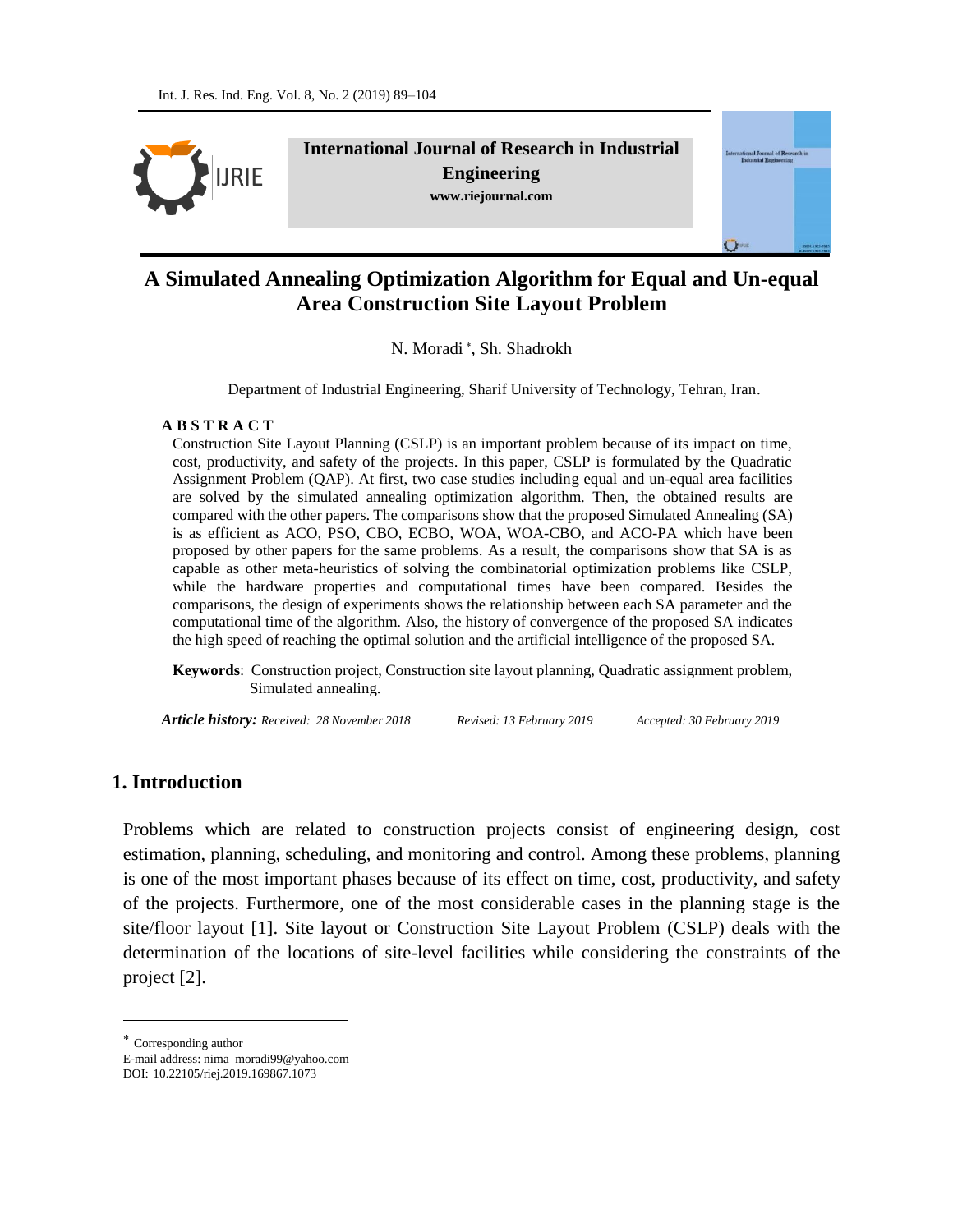Locations of the facilities of CSLP can be modeled in two ways, discrete and continues. By discrete modeling, in which locations are represented as a single point or multiple points in a grid system, the computational complexity of the problem is getting lower. On the other hand, locations of continues modeling are not limited by distinct points, instead, they can be located in every place of the site. Also, in the discrete mode, if locations are considered predetermined and equal to the number of the facilities, the problem can be formulated by Quadratic Assignment Problem (QAP) - one of the hardest problems of operations research field - with assignment of one facility to each location exactly [3].

In the literature, CSLP had been investigated by many researchers over many years because of its important role in construction projects. By the review papers [4 and 5], the classification of CSLP, types of site space modeling, types of site layout objects, time dimension, types of objective functions, and optimization techniques were presented to solve the problem. Based on this mentioned classifications, the features of our paper problem is determined by sign  $\times$  as it is given in Table 1. In Table 1, by predetermined location for site space, it means the locations considered for facilities are determined before and they are fixed. By dimensionless site objects, it means the dimensions of the facilities are considered one-dimension and as a geometry representation; they are just points. Static time means there is no change for material flows and the locations of the facilities are determined only one time. The goal of the objective function is about productivity because we consider the minimization of the material flow products distances between locations. Finally, the solution method of this paper is a meta-heuristics algorithm – simulated annealing.

| Site space    |             | Site<br>objects |                      |              |            | Time dimension |        |         | Goals        |        |          | Solution technique |            |                 |  |
|---------------|-------------|-----------------|----------------------|--------------|------------|----------------|--------|---------|--------------|--------|----------|--------------------|------------|-----------------|--|
| Predetermined | Grid system | ontinuous       | <b>Jimensionless</b> | Approximated | ctual<br>◅ | Static         | Phased | Dynamic | Productivity | Safety | Security | Exact              | Heuristics | Meta-heuristics |  |
| $\times$      |             |                 | $\times$             |              |            | $\times$       |        |         | $\times$     |        |          |                    |            | $\times$        |  |

**Table 1. The features of the problem of our paper.**

After determining the properties of the problem of the current paper, comparisons between this article and other papers of the various scientific databases are performed to distinguish the gap of studies, which had been done before (Table 2). In fact, in Table 2, the papers which are close to our modeling are shown. These papers are modeled by predetermined locations, dimensionless objects at the static time, and with the goal of productivity and solution of meta-heuristic algorithms.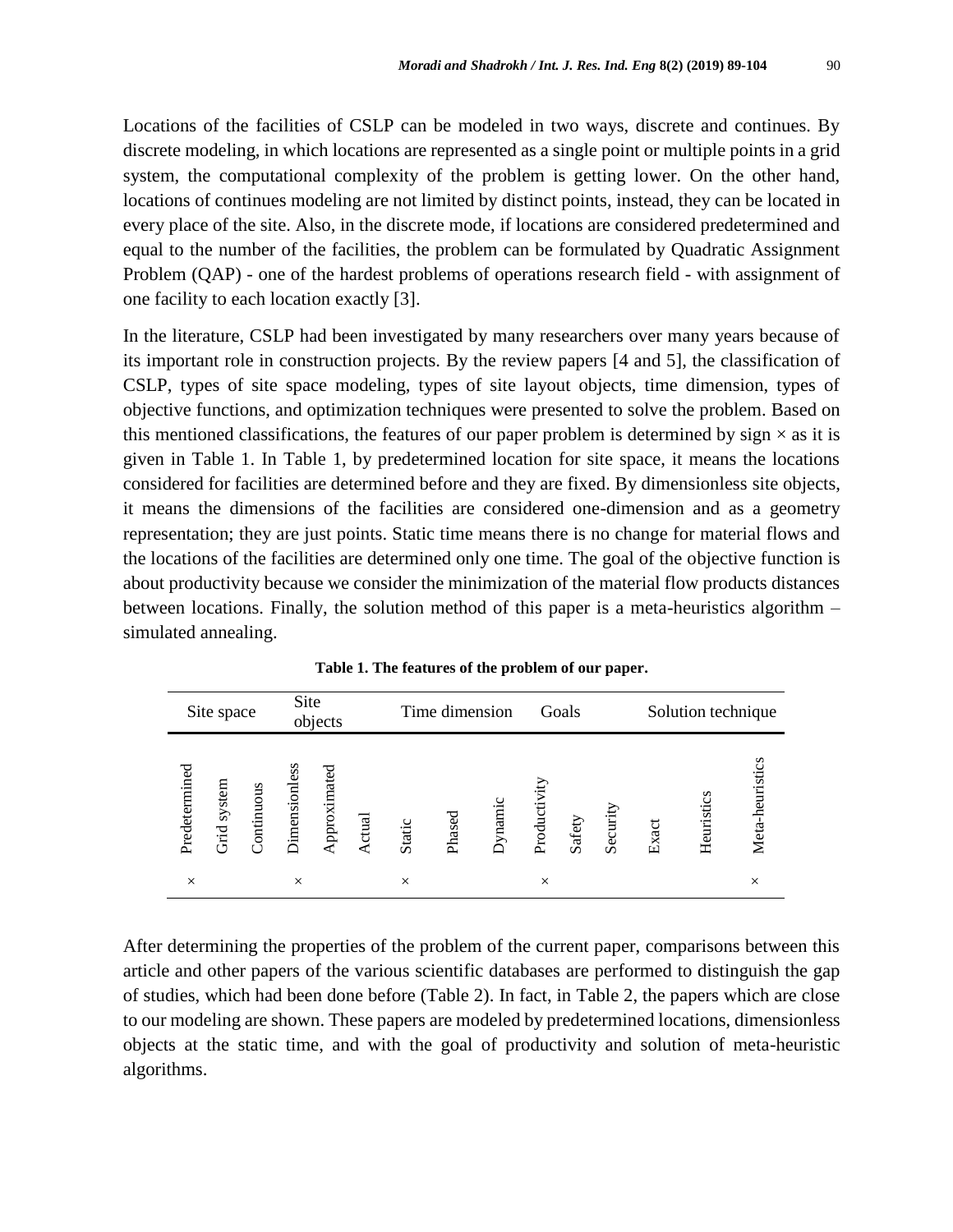| Ref.   | Site space    | Site objects         | Time          | Goals        | Optimization technique |
|--------|---------------|----------------------|---------------|--------------|------------------------|
| [6]    | Predetermined | <b>Dimensionless</b> | <b>Static</b> | Productivity | <b>ANN</b>             |
| $[3]$  | Predetermined | Dimensionless        | <b>Static</b> | Productivity | GA                     |
| $[7]$  | Predetermined | <b>Dimensionless</b> | <b>Static</b> | Productivity | <b>GA</b>              |
| [8]    | Predetermined | <b>Dimensionless</b> | <b>Static</b> | Productivity | <b>GA</b>              |
| [9]    | Predetermined | <b>Dimensionless</b> | <b>Static</b> | Productivity | <b>GA</b>              |
| [10]   | Predetermined | <b>Dimensionless</b> | <b>Static</b> | Productivity | <b>GA</b>              |
| [11]   | Predetermined | <b>Dimensionless</b> | <b>Static</b> | Productivity | PSO.                   |
| $[12]$ | Predetermined | <b>Dimensionless</b> | <b>Static</b> | Productivity | <b>PSO</b>             |
| [13]   | Predetermined | <b>Dimensionless</b> | <b>Static</b> | Productivity | ACO                    |
| [14]   | Predetermined | <b>Dimensionless</b> | <b>Static</b> | Productivity | ACO-PA                 |
| [15]   | Predetermined | Dimensionless        | <b>Static</b> | Productivity | PSO-CBO-ECBO           |

**Table 2. References of the various scientific databases related to CSLP.**

As it is shown in Table 2, GA is one of the popular optimization techniques that are used in the literature of CSLP. Now, we can state our motivation of this paper by the performed comparative study. In fact, by solving the numerical examples presented in each of these papers by our proposed technique, not only optimization algorithms can be compared with each other, but also the efficiency of the proposed algorithm to solve the various examples of CSLP can be shown. Moreover, CSLP with the class of problems, which are shown in Table 1, have never been solved by Simulated Annealing (SA) optimization algorithm which is the optimization technique of this paper. In the other words, in this paper, we are going to evaluate the SA parameters statistically by Design of Experiments (DOE) in order to investigate the relationship among SA parameters and the computational time of CSLP and the quality solution of the problem.

The main purpose of this article is to show the efficiency of SA algorithm of a solution of the combinatorial optimization problems like CSLP problem which is modeled by QAP formulation. In the following, in Section 2, SA is introduced briefly. In Section 3, the methodology of problem-solving based on SA is proposed. Next, in Section 4, the sample examples are solved and the results obtained by the proposed algorithm are compared with others' findings. Finally, in the last section, conclusions have been mentioned.

### **2. Simulated Annealing Optimization Algorithm**

SA was introduced first time by [16] in 1983, and its capability of dealing with the combinatorial optimization problems has been proven [17]. SA starts with a random or greedy solution, and then by calculating the objective function, it decides to accept the better solution or accept the worse solution by a probability. This probability is one the specific features of SA which allows the algorithm to search the more space of solutions in order not to trap in the local solution. Like the other meta-heuristics, the parameters of SA must be set to proper values [18].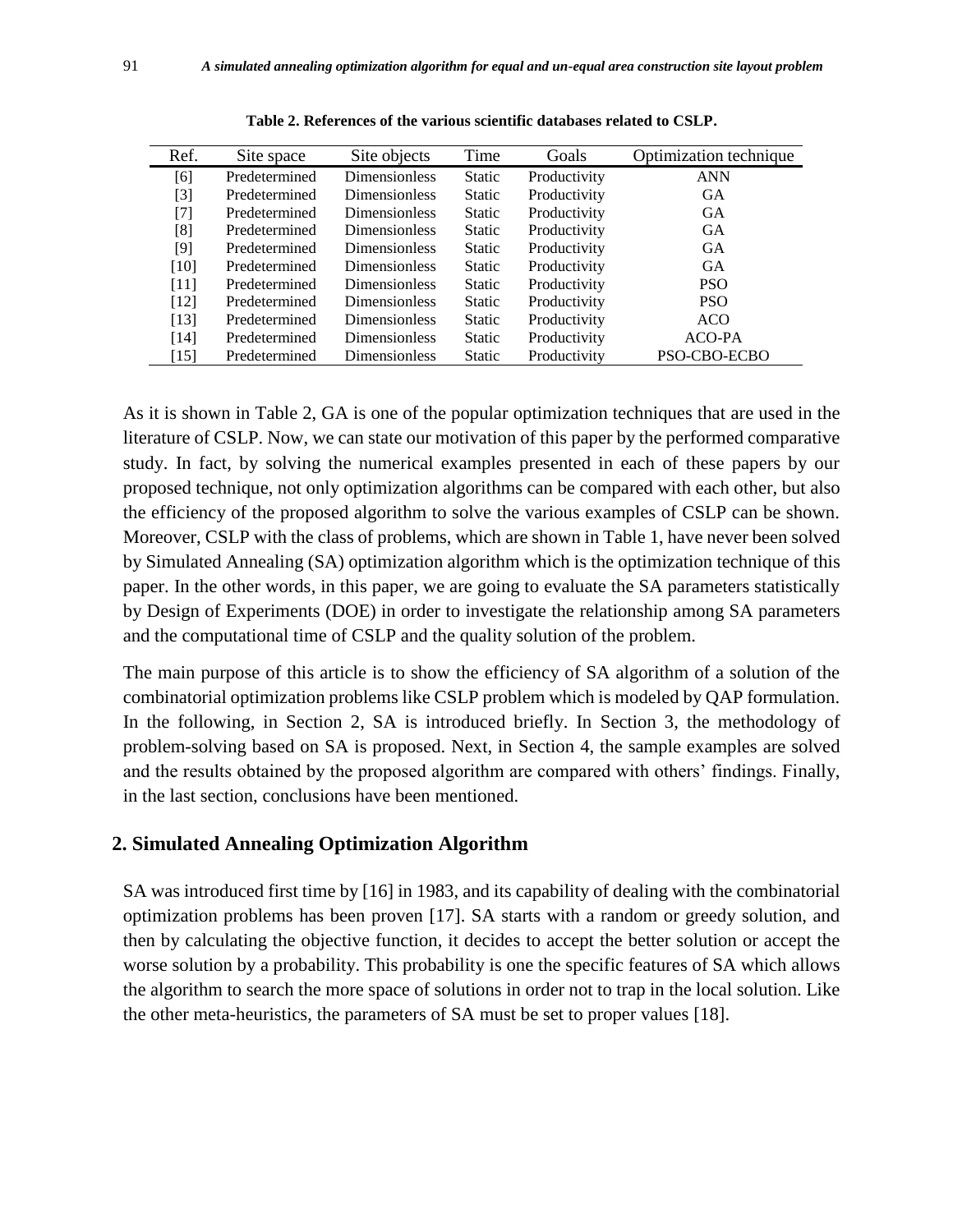### **3. Optimization of Construction Site Layout Problems using SA**

### **3.1. Problem Definition**

The construction site can be explained as the main building in which the goal of construction is to construct. This main building will be erected by using different facilities which will be located in the proper places around the main site. The determination of these locations of the facilities is the layout planning of the construction site. In other words, as a mathematical approach, CSLP can be formulated by QAP, which we want to detect the proper locations for the facilities. The case study with equal area facilities investigated in this paper is taken from [3], in which there are 11 facilities that have to be located in 11 predetermined locations in order to minimize the total travel distances among facilities. These 11 facilities are listed below:

- Site office.
- Falsework workshop.
- Labor residence.
- Storeroom 1.
- Storeroom 2.
- Carpentry workshop.
- Reinforcement steel workshop.
- Side gate.
- Electrical, water, and other utility control room.
- Concrete batch workshop.
- Main gate.

Total construction space, which has the predetermined locations and its plan, is outlined in Figure 1. Also, the assumptions of this case study can be listed below:

- All of the locations have the permission to accommodate each facility.
- Locations are predetermined, and distances between locations had been calculated before.
- The size of each facility is dimensionless.
- The time dimension is static.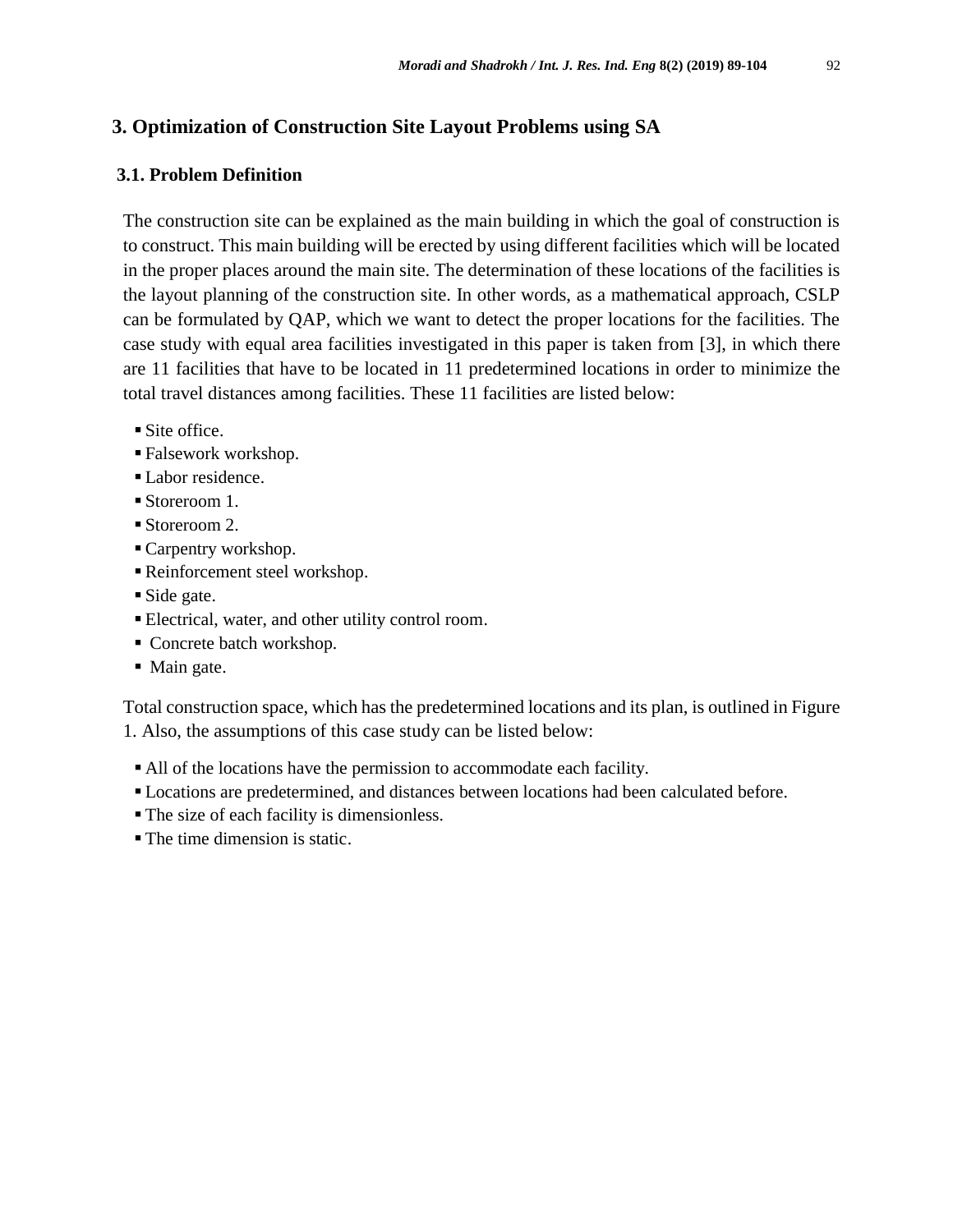

**Figure 1. Construction site of the case study mentioned by [3].**

Now the mathematical model for the CSLP is formulated as below:

$$
Min z = \sum_{i=1}^{n} \sum_{j=1}^{n} \sum_{l=1}^{n} \sum_{k=1}^{n} x_{ik} x_{jl} t_{lj} t_{lj} d_{kl}
$$
 (1)

$$
\sum_{i=1}^{n} x_{ij} = 1 \qquad \qquad \forall j = 1, 2, ..., n \qquad (2)
$$

$$
\sum_{j=1}^{n} x_{ij} = 1 \qquad \forall i = 1, 2, ..., n \qquad (3)
$$

$$
x_{ij} \{0,1\} \qquad \qquad v_{\ell,j} = 1,2,...,n \qquad (4)
$$

In this mathematical model, the objective function (1) is to minimize the total material flows among facilities products distances among locations. The notation  $x_{ii}$  is a binary variable (4), and it takes one if the facility *i* is allocated to location *j*. The notation  $f_{ij}$  indicates the frequency of the trips or flows between the facilities *i* and *j* per day. The notation  $d_{ij}$  indicates the distance between locations  $i$  and  $j$ , and if there are more than one available paths between 2 facilities, the shorter distance will be considered. Also,  $n$  is the number of facilities. It is noteworthy to say that in this model the number of locations should be equal to a number of facilities; otherwise, the "dummy" facilities with zero  $f$  and  $d$  will be added if the number of locations is more than the number of facilities. Moreover, constraints (2) and (3) control the assignment of only one facility to only one location.

#### **3.2. Proposed SA**

In this section, the optimization algorithm based on SA for CSLP is proposed. To solve the layout planning problem, the representation of solution space will be a permutation array in which 11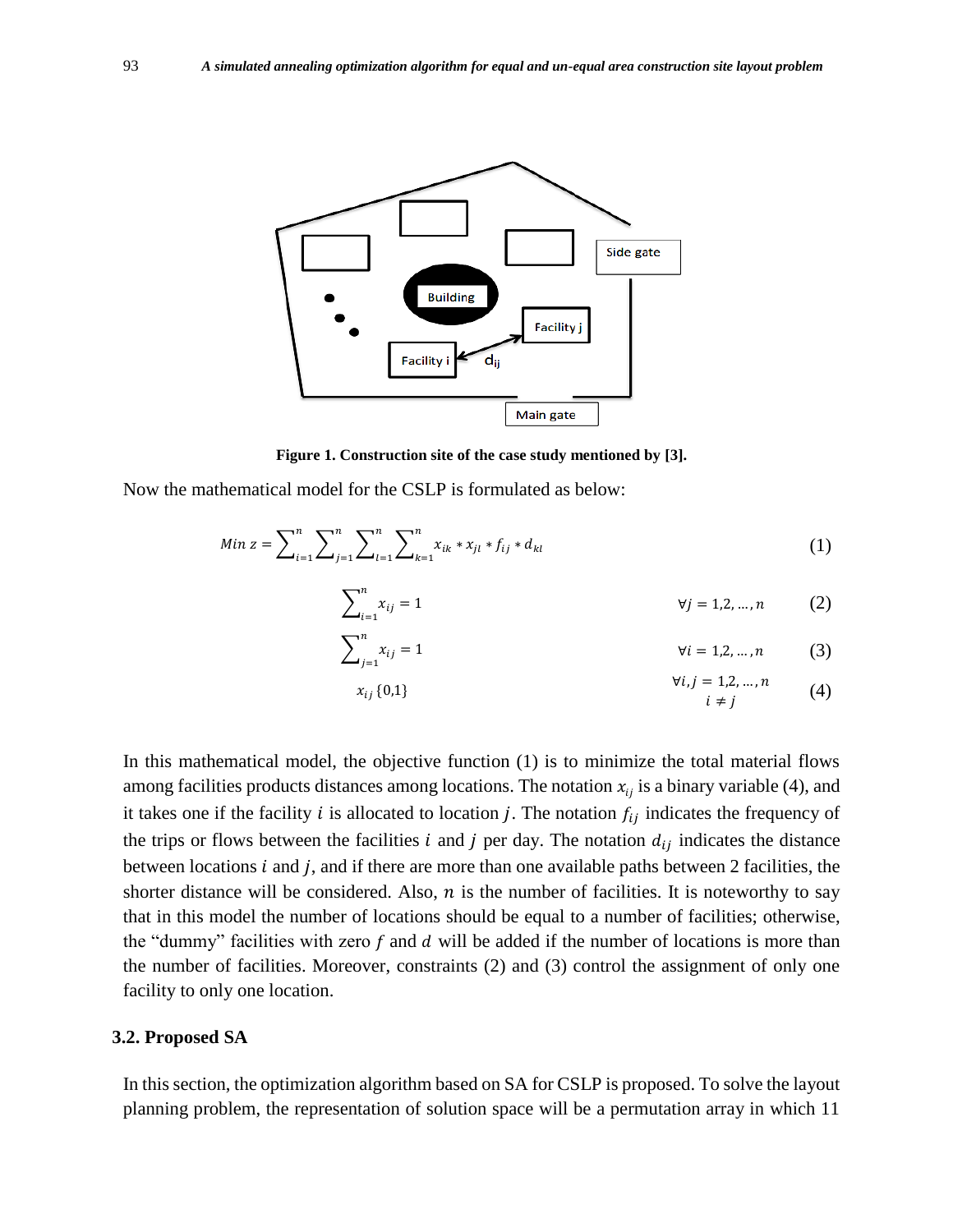numbers are ordered in one arrow. For example, the first left number of the array will be an indicator of the first facility's location and so the other facilities' locations will be specified too. To clarify, one example of a representation of the solution space is shown in Table 3. Also, in Table 3, the solution space is just the second row, in which by changing the numbers of the locations, the solution space is searched along the feasible space. By this representation, which is indicated in Table 3, the process of searching solution space by the proposed algorithm will be fast. In this representation, the fixed facilities are considered easily by fixing the number of the fixed facility and are not permitted the other facilities to occupy those locations.

**Table 3. Representation of the solution space of CSLP.**

| <b>Facility</b> |   |  | $\Lambda$ |  | $\circ$ |  |  |
|-----------------|---|--|-----------|--|---------|--|--|
| Location        | ້ |  |           |  |         |  |  |

In the following, the steps of the optimization algorithm based on SA are proposed.

**Input**. Cooling schedule

 $s = s_0$  // the solution space is the permutation array of numbers 1 to 11

 $t = 0$ 

 $T_0 = T_{max}$ 

### **Repeat**

 $k = 0$ 

#### **Repeat**

Generate neighbor solution by changing the *m* pair locations randomly (for example for  $m=2$ )



 $\Delta E = f(\acute{s}) - f(s)$ 

If 
$$
\Delta E \leq 0
$$
 then  $s = \dot{s}$ 

**Else** accept *s* with the probability  $e^{-\Delta E/T_t}$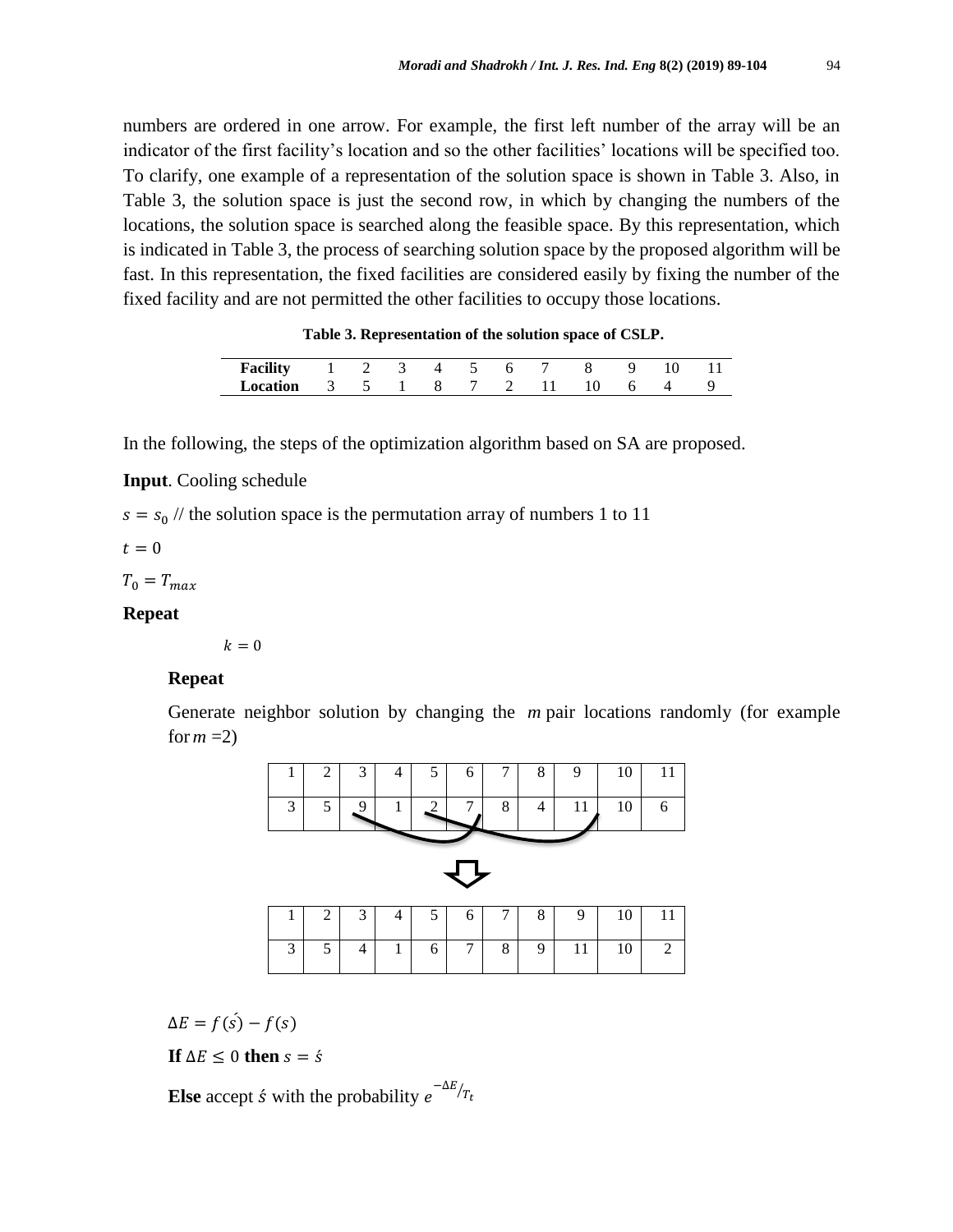$k = k + 1$ 

**Until**  $(k \leq \text{epoch length})$ 

 $T_{t+1} = \alpha * T_t$  $t = t + 1$ 

**Until**  $(T_t > T_{min})$ 

**Output**. Display the best solution.

In the above-mentioned pseudo-code,  $f(s)$  is the objective function of the mathematical model,  $T_t$  is the temperature of the SA at each stage  $t$ . In addition, the definition of each parameter of SA is given in Table 4. It is noteworthy to say that the parameter  $m$  is considered in the experimental evaluation and its impact on the computational time and the quality of the solution is evaluated, so that if *m* is considered close to the size of the problem, the algorithm is only the stochastic searching process, and also if it is considered low, the algorithm cannot find the global solution or near to global solution.

| Parameter           | <b>Notation</b> | Definition                                                        |
|---------------------|-----------------|-------------------------------------------------------------------|
| Maximum temperature | $T_{max}$       | The initial temperature in which the cooling schedule starts with |
| Minimum temperature | $T_{min}$       | The temperature at which the cooling process will be finished at  |
| Epoch length        |                 | The maximum iteration permitted to run at each temperature        |
| Cooling rate        |                 | Ratio of cooling                                                  |

**Table 4. Parameters of SA and each definition.**

# **4. Results and Discussion**

In this section, at first, two case studies of construction site examined by other researchers were described, and the DOE of the SA parameters was done. The statistical analysis considered the relationship of SA parameters with both the execution time and solution quality of the problem. Then, by the results obtained from DOE and the statistical analysis, the optimal values of the SA parameters were determined. Finally, by the optimal SA parameters, two case studies (equal and unequal area) werre solved by the proposed SA. In the last part, the performance of the proposed SA was compared with a totally stochastic algorithm which generates the random solutions without any improvement at each iteration in order to evaluate the artificial intelligence of the proposed SA.

#### **4.1. A Solution of the Equal Area Construction Site Layout Problem (EA-CSLP)**

In this section, EA-CSLP case study, which has been used by most of the researchers, was considered. This case study has been taken from [3]. The inputs of the case study are indicated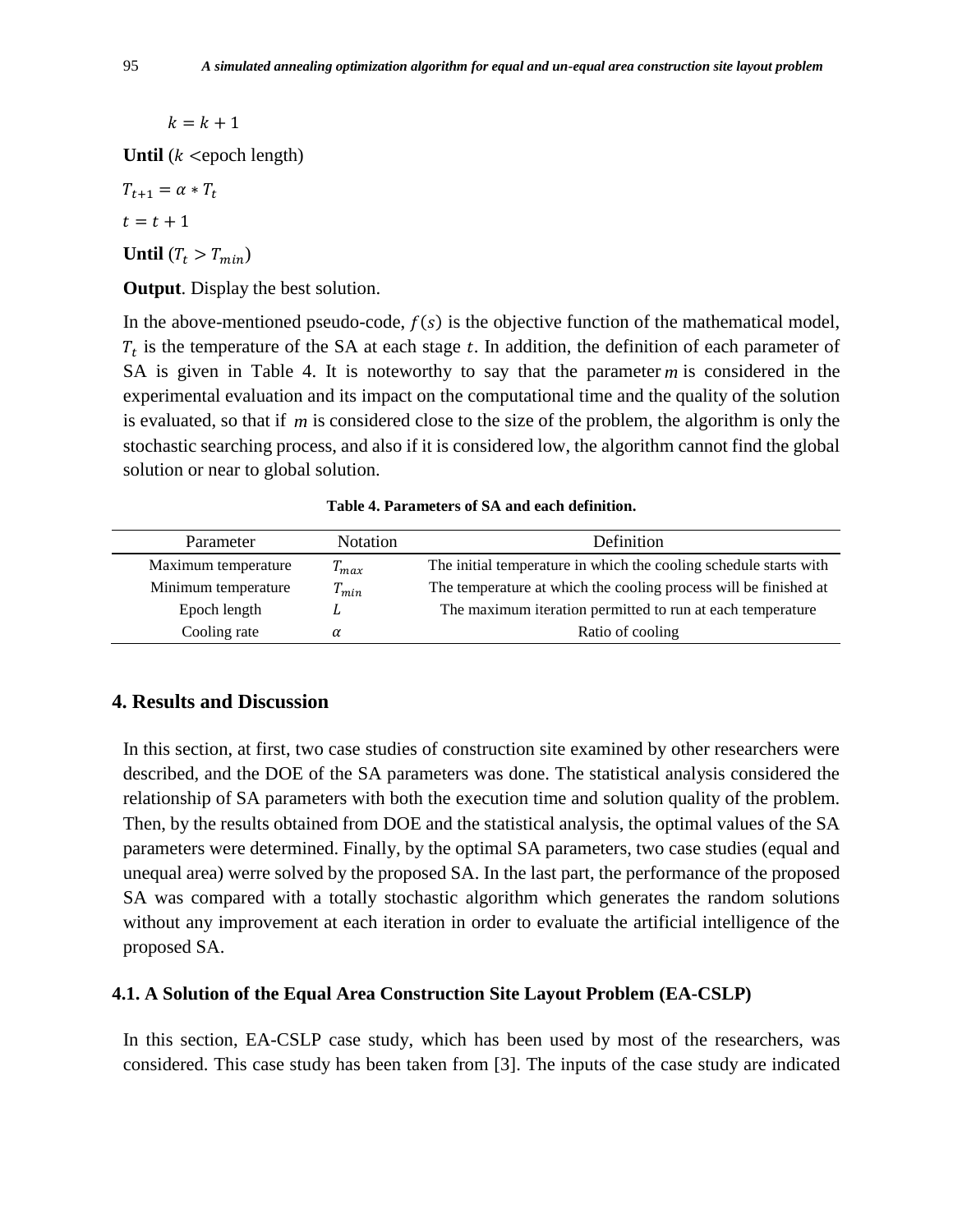|       | T0 5 2 2 1 1 4 1 2 9 |             |                     |    |  |             |       |   | $\begin{bmatrix} 0 & 15 & 25 & 33 & 40 & 42 & 47 & 55 & 35 & 30 & 20 \end{bmatrix}$ |       |                                 |                |                |              |                      |               |     |                |     |
|-------|----------------------|-------------|---------------------|----|--|-------------|-------|---|-------------------------------------------------------------------------------------|-------|---------------------------------|----------------|----------------|--------------|----------------------|---------------|-----|----------------|-----|
|       |                      |             | 5 0 2 5 1 2 7 8 2 3 |    |  |             |       |   | 15.                                                                                 |       | $0 \quad 10 \quad 18$           |                |                |              | 25 27 32 42 50 45 35 |               |     |                |     |
|       |                      |             | 2 2 0 7 4 4 9 4 5 6 |    |  |             |       |   | 25                                                                                  | 10    | $\mathbf{0}$                    | 8              |                |              | 15 17 22 32 52 55 45 |               |     |                |     |
|       |                      |             | 2 5 7 0 8 7 8 1 8 5 |    |  |             |       |   | 33                                                                                  | 18    | 8                               | 0              |                |              | 7 9 14 24            |               | -44 | 49 53          |     |
|       |                      | $1\quad1$   |                     | 48 |  | 0 3 4 1 3 3 |       | 6 |                                                                                     | 40 25 | -15                             | 7              | $^{\circ}$     |              | 2 7 17 37 42 52      |               |     |                |     |
| $F =$ |                      |             | 1 2 4 7 3 0 5 8 4 7 |    |  |             |       |   | $D = 14227$                                                                         |       | 17                              | 9 <sup>7</sup> | $\overline{2}$ | $\mathbf{0}$ |                      | 5 15 35 40 50 |     |                |     |
|       |                      |             | 4798                |    |  | 4 5 0 7 6 3 |       |   |                                                                                     |       | 47 32 22 14                     |                |                | 7 5          | 0                    | 10 30 35      |     |                | -40 |
|       |                      | $1 \quad 8$ | 4                   |    |  | 187094      |       |   |                                                                                     |       | 55 42 32 24 17 15 10 0 20 25 35 |                |                |              |                      |               |     |                |     |
|       |                      |             | 2 2 5 8 3 4 6 9 0 5 |    |  |             |       |   |                                                                                     |       | 35 50 52 44 37 35 30 20         |                |                |              |                      |               |     | $0 \t 5 \t 15$ |     |
|       |                      |             | 9 3 6 5 3 7 3       |    |  |             | 4 5 0 |   | -30                                                                                 |       | 45 55 49                        |                | 42             |              | 40 35 25 5           |               |     | $\mathbf{0}$   | 10  |
|       |                      |             |                     |    |  | 6 5 2 8 3 5 |       |   |                                                                                     | 35    |                                 | 45 53 52 50    |                |              |                      | 40 35 15      |     | -10            |     |

in Figure 2 for the frequency of the trips and distances between locations; these inputs are equal for 2 case studies.

**Figure 2. Trip frequencies between facilities (left hand) and the distance between locations (right hand).**

The descriptions of EA-CSLP are implied below:

In this problem, all of the locations are capable of accommodating each facility (equal area) and also there are 2 fixed facilities; facilities 8 and 11 must be located in the locations 1 and 10, respectively. In the following, DOE is performed and its result for investigating the relationship between SA parameters and the computational time is shown in Table 5. For the experiments,  $T_{max}$  was valued by 1, 50, and 100;  $T_{min}$  was valued by 0.1, 0.05, and 0.0001; *L* was ranged by 5, 8, and 10;  $\alpha$  was valued by 0.1, 0.05, and 0.0001 and finally *m* was ranged by 2, 3, and 4. DOE was done by the Response Surface Methodology (RSM) with 6 iterations for central points and totally 32 points in order to investigate the relation between each SA parameters and the computational time. Total experiments have been calculated by design expert software. In this experiment, the quality of the solutions was not evaluated, because by these values of the parameters, the optimal solution was obtained.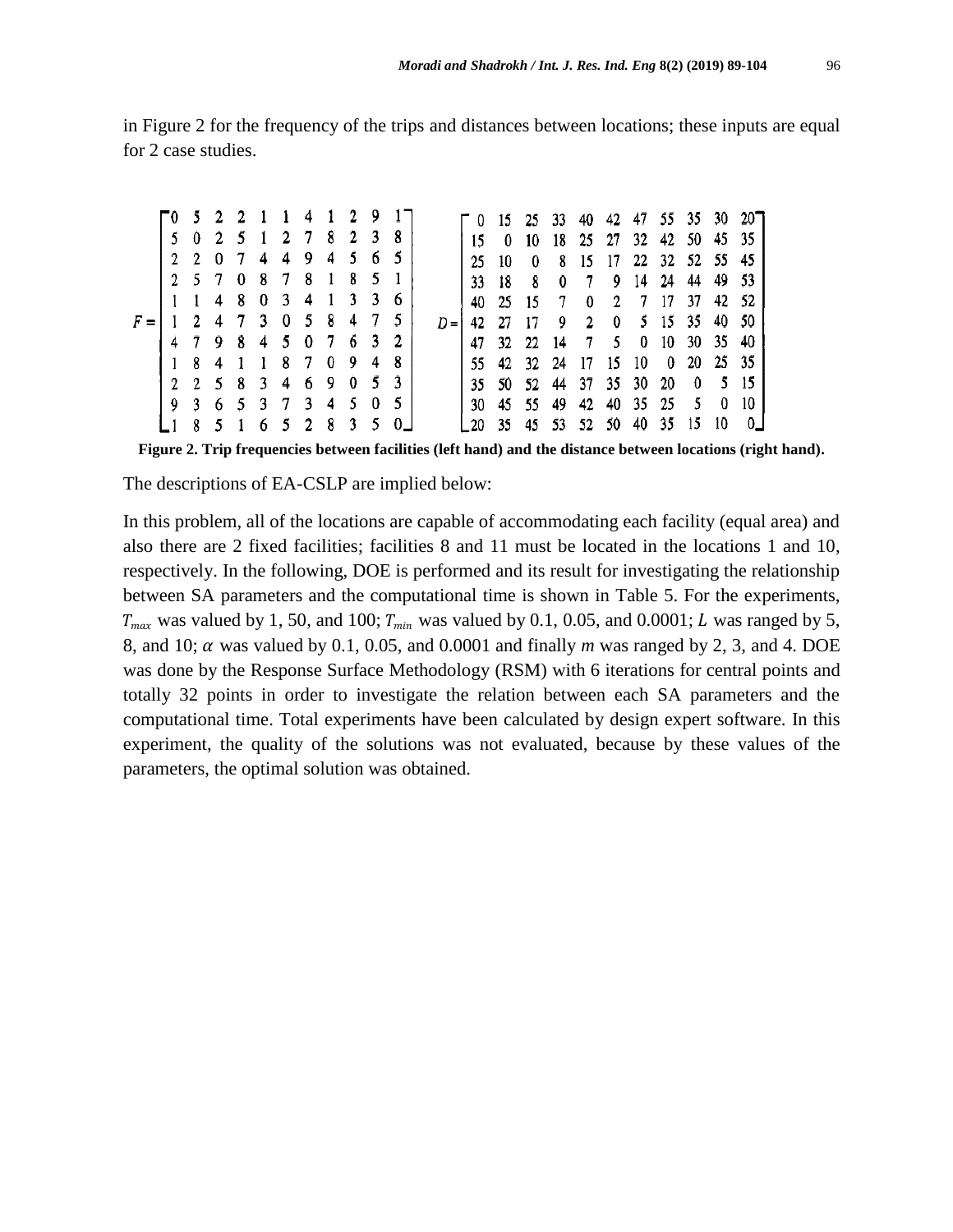|             | ANOVA for Response Surface 2FI model |              |                |          |          |                 |  |  |  |  |  |  |
|-------------|--------------------------------------|--------------|----------------|----------|----------|-----------------|--|--|--|--|--|--|
| Source      | Sum of<br><b>Squares</b>             | df           | Mean<br>Square | FValue   | p-value  | Significant     |  |  |  |  |  |  |
| Model       | 0/391511                             | 15           | 0/026101       | 6/136877 | 0/000412 | <b>YES</b>      |  |  |  |  |  |  |
| $A-T_{max}$ | 0/073345                             | $\mathbf{1}$ | 0/073345       | 17/24498 | 0/000749 | <b>YES</b>      |  |  |  |  |  |  |
| $B-T_{min}$ | 0/000697                             | $\mathbf{1}$ | 0/000697       | 0/163855 | 0/690992 | $\rm NO$        |  |  |  |  |  |  |
| $C-L$       | 0/019734                             | 1            | 0/019734       | 4/639971 | 0/046825 | <b>YES</b>      |  |  |  |  |  |  |
| $D-\alpha$  | 0/093889                             | $\mathbf{1}$ | 0/093889       | 22/07544 | 0/000242 | <b>YES</b>      |  |  |  |  |  |  |
| $E-m$       | 0/037813                             | $\mathbf{1}$ | 0/037813       | 8/890591 | 0/008809 | <b>YES</b>      |  |  |  |  |  |  |
| AB          | $8/1E-05$                            | $\mathbf{1}$ | $8/1E-05$      | 0/019045 | 0/89196  | NO              |  |  |  |  |  |  |
| AC          | 0/02387                              | $\mathbf{1}$ | 0/02387        | 5/612446 | 0/030753 | <b>YES</b>      |  |  |  |  |  |  |
| AD          | 0/061752                             | $\mathbf{1}$ | 0/061752       | 14/51938 | 0/001539 | <b>YES</b>      |  |  |  |  |  |  |
| AE          | 0/013456                             | $\mathbf{1}$ | 0/013456       | 3/163816 | 0/094291 | NO              |  |  |  |  |  |  |
| BC          | 0/006972                             | 1            | 0/006972       | 1/639337 | 0/218668 | NO              |  |  |  |  |  |  |
| <b>BD</b>   | 0/000506                             | $\mathbf{1}$ | 0/000506       | 0/119031 | 0/734581 | NO              |  |  |  |  |  |  |
| BE          | 0/024649                             | $\mathbf{1}$ | 0/024649       | 5/795549 | 0/028497 | <b>YES</b>      |  |  |  |  |  |  |
| CD          | 0/017424                             | 1            | 0/017424       | 4/096784 | 0/059994 | NO              |  |  |  |  |  |  |
| CE          | 3/03E-05                             | $\,1\,$      | 3/03E-05       | 0/007112 | 0/933836 | NO              |  |  |  |  |  |  |
| DE          | 0/017292                             | $\mathbf{1}$ | 0/017292       | 4/065807 | 0/060867 | NO              |  |  |  |  |  |  |
| Residual    | 0/068049                             | 16           | 0/004253       |          |          |                 |  |  |  |  |  |  |
| Lack of Fit | 0/053192                             | 11           | 0/004836       | 1/627338 | 0/308371 | not significant |  |  |  |  |  |  |
| Pure Error  | 0/014858                             | 5            | 0/002972       |          |          |                 |  |  |  |  |  |  |
| Cor Total   | 0/45956                              | 31           |                |          |          |                 |  |  |  |  |  |  |

**Table 5. Statistical analysis for investigating the relation between SA parameters and the computational time (EA-CSLP case study).**

As it has been shown in Table 5, the parameters of  $T_{max}$ , L,  $\alpha$ , and m are significant at the 0.05 level. So, we can conclude by the results of Table 5 that the computational time is affected by  $T_{max}$ ,  $\alpha$ , and *m* strongly. Also, the parameter  $T_{min}$  is distinguished as an insignificant factor, while its dual composition with the factor *m* is significant. The significance of the other dual compositions is shown and also the lack of fit of the model is insignificant, so the 2FI model fits correctly and the results are acceptable. After DOE, the optimal values of parameters of SA are obtained, as it is shown in Table 6. These optimal values minimize the computational time of EA-CSLP case study.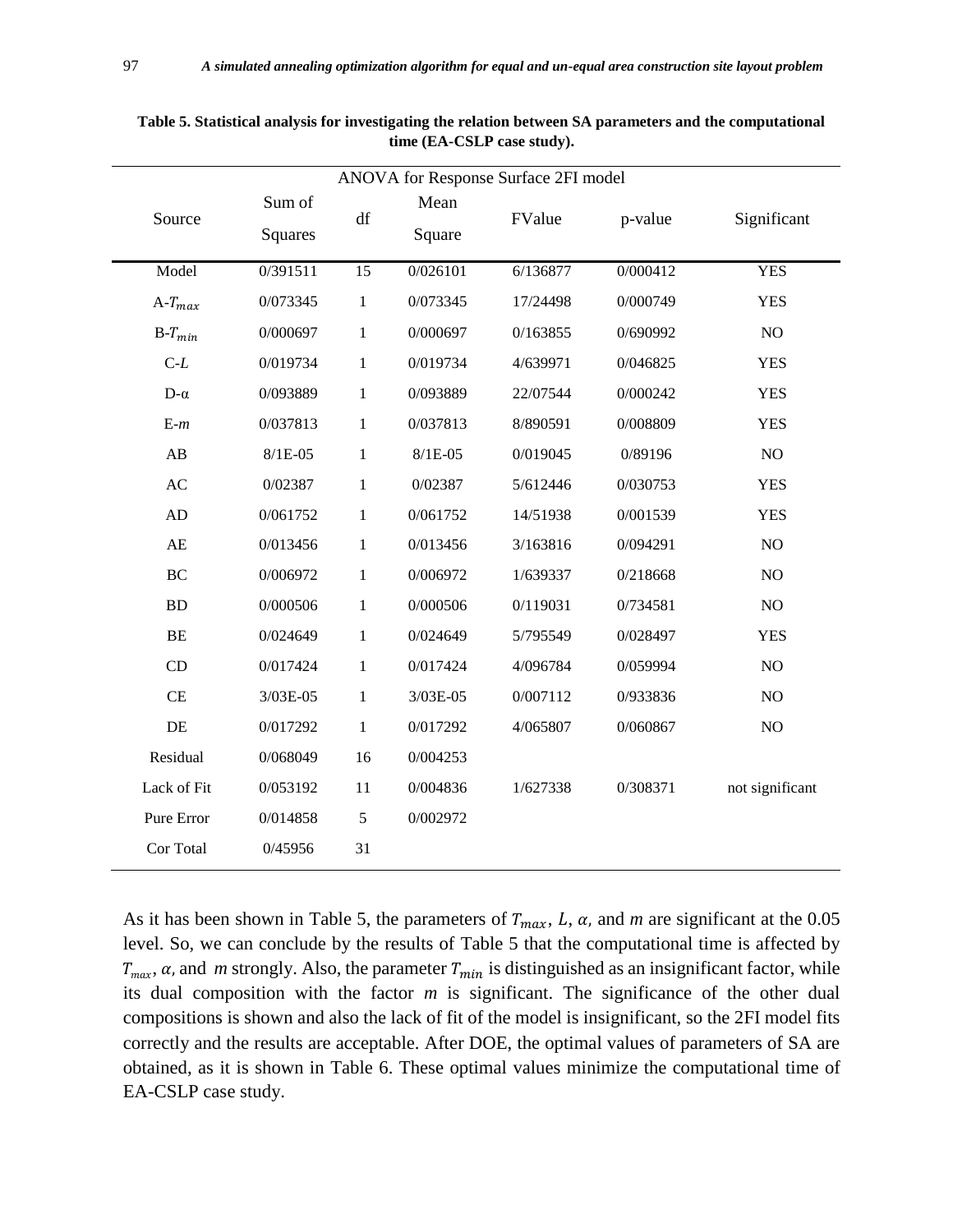| Parameter | Optimal value by DOE |  |
|-----------|----------------------|--|
| $T_{max}$ | 1                    |  |
| $T_{min}$ | 0.0001               |  |
| L         | 10                   |  |
| $\alpha$  | 0.99                 |  |
| M         | 4                    |  |
|           |                      |  |

**Table 6. Optimal values for minimization of the computational time of EA-CSLP case study.**

In the following, the result of solution of EA-CSLP case study by the proposed algorithm with its optimal parameters is shown in Table 7, and also the comparison of the results with the other works is indicated. For EA-CSLP, the proposed algorithm gained the better objective function value than two first algorithms, and also the proposed SA was as efficient as ACO, PSO, CBO, ECBO, WOA, and WOA-CBO which had been proposed by other papers of the solution of EA-CSLP example. In Table 7, Imp% is calculated by (the best solution by this paper-the best solution by the other works) the best solution by the other works.

**Table 7. A comparison between the results of the current work and previous papers in EA-CSLP case study.**

| Works              |                   |              |          |                |                   | Optimal<br>Layout |                |          |                       |                 |               | Obj. function | specifics<br>System                               |                  | C. Time (in sec.)           | Tech.                  | Imp. %  |
|--------------------|-------------------|--------------|----------|----------------|-------------------|-------------------|----------------|----------|-----------------------|-----------------|---------------|---------------|---------------------------------------------------|------------------|-----------------------------|------------------------|---------|
|                    |                   | $\mathbf{C}$ | $\infty$ | 4              | 5                 | $\circ$           | $\overline{ }$ | $\infty$ | $\sigma$              | $\overline{10}$ | $\mathbf{1}$  |               | CPU                                               | <b>RAM</b>       |                             |                        |         |
|                    | $\overline{1}$    | 5            | $\infty$ | $\overline{ }$ | $\mathbf{\Omega}$ | $\sigma$          | $\epsilon$     |          | $\circ$               | 4               | $\supseteq$   | 15090         | $\mathop{\rm N}\nolimits\!mathop{\rm A}\nolimits$ | $\sum_{i=1}^{n}$ | $\mathop{\rm NA}\nolimits$  | $\mathbb{G}\mathbb{A}$ | 16.85   |
| $\left[ 14\right]$ | $\mathcal{O}$     | $\Box$       | $\circ$  | $\sigma$       | $\infty$          | $\mathbf{C}$      | 4              |          | $\tilde{5}$           | $\overline{ }$  | $10$          | 12578         | Core2<br>2.66<br>GHZ                              | 4 GB             | $1.15$                      | ACO-PA                 | 0.25    |
| $[13]$             | $\mathbf{\Omega}$ | $\Box$       | $\circ$  | $\mathbf{v}$   | $\overline{ }$    | $\mathbf{C}$      | 4              |          | $\tilde{\phantom{0}}$ | $\infty$        | $\frac{1}{2}$ | 12546         | $\mathop{\mathrm{NA}}$                            | $\sum_{i=1}^{n}$ | $\mathop{\rm N}\nolimits\!$ | ACO                    | $\circ$ |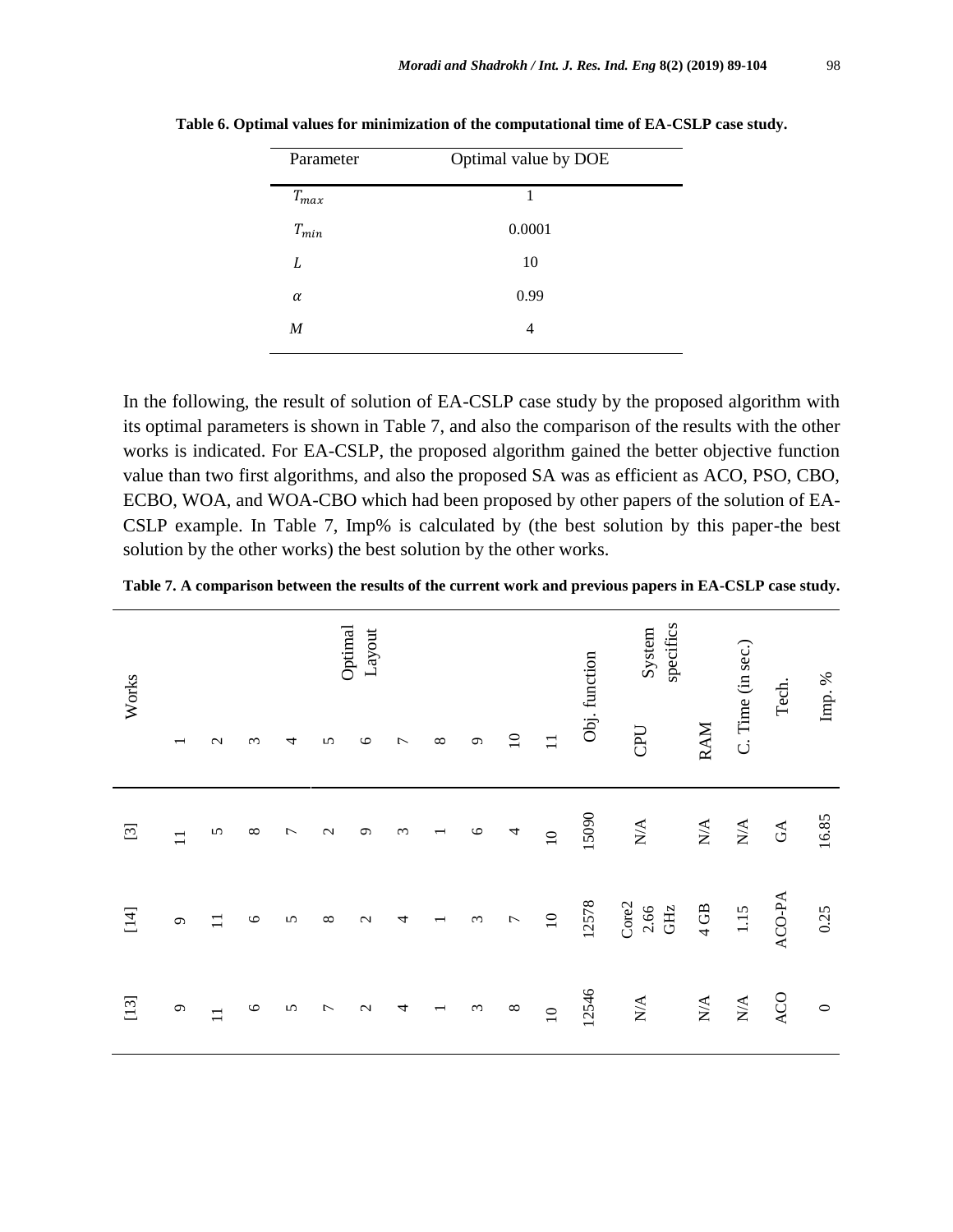| Works           |                   |                   |         |         |                | Optimal<br>Layout |                       |          |                   |                 |                 | Obj. function | specifics<br>System  |                  | C. Time (in sec.)                                 | Tech.       | Imp. $\%$ |
|-----------------|-------------------|-------------------|---------|---------|----------------|-------------------|-----------------------|----------|-------------------|-----------------|-----------------|---------------|----------------------|------------------|---------------------------------------------------|-------------|-----------|
|                 |                   | $\mathbf{\Omega}$ | 3       | 4       | 5              | $\circ$           | $\overline{ }$        | $\infty$ | $\sigma$          | $\overline{10}$ | $\overline{1}$  |               | CPU                  | RAM              |                                                   |             |           |
| $[15]$          | $\sigma$          | $\overline{1}$    | 5       | $\circ$ | 7              | 4                 | $\epsilon$            |          | $\mathbf{C}$      | $\infty$        | $\overline{a}$  | 12546         | Core7<br>GHZ<br>1.73 | $4\,\mathrm{GB}$ | $\mathop{\mathsf{N}}\nolimits^\mathbf{A}$         | <b>PSO</b>  | $\circ$   |
| $[15]$          | $\mathcal{O}$     | $\overline{1}$    | $\circ$ | 5       | Γ              | 4                 | $\epsilon$            |          | $\mathbf{c}$      | $\infty$        | $\overline{10}$ | 12546         | Core7<br>GHZ<br>1.73 | $4\,\mathrm{GB}$ | $\mathop{\mathsf{N}}\nolimits\mathop{\mathsf{A}}$ | CBD         | $\circ$   |
| $[15]$          | $\mathbf{\Omega}$ | $\mathbf{1}$      | 4       | 5       | $\overline{ }$ | $\circ$           | $\epsilon$            |          | $\mathcal{L}$     | $\infty$        | $\overline{10}$ | 12546         | Core7<br>GHZ<br>1.73 | $4$ GB           | $\mathop{\mathsf{N}}\nolimits^\mathbf{A}$         | ECBO        | $\circ$   |
| [19]            | $\mathcal{O}$     | $\Box$            | 4       | 5       | 7              | $\circ$           | 3                     |          | $\mathbf{\Omega}$ | $\infty$        | $\overline{a}$  | 12546         | Core7<br>GHz<br>1.73 | $4$ GB           | $\mathop{\rm N}\nolimits\!$                       | <b>WOA</b>  | $\circ$   |
| $[19]$          | $\mathbf{\Omega}$ | $\overline{1}$    | 4       | 5       | $\overline{ }$ | $\circ$           | $\tilde{\phantom{0}}$ |          | $\mathcal{L}$     | $\infty$        | $\overline{10}$ | 12546         | Core7<br>GHz<br>1.73 | $4$ GB           | $\mathop{\rm N}\nolimits\!mathop{\rm A}\nolimits$ | WOA-<br>CBO | $\circ$   |
| Current<br>work | $\circ$           | $\Box$            | 5       | $\circ$ | 7              | $\mathcal{L}$     | 4                     |          | $\epsilon$        | $\infty$        | $\overline{10}$ | 12546         | Core3<br>2.30        | 2 GB             | 0.006                                             | SA          | $\bar{1}$ |

#### **4.2. The Solution of the Un-equal Area Construction Site Layout Problem (UA-CSLP)**

Second case study (UA-CSLP) is taken from [7]. In this problem, all of the locations are not capable of accommodating each facility (un-equal area); unlike the previous problem, the facilities 1, 3, and 10 cannot be located in the locations 7 and 8.

In the following, like the first case study, DOE is performed and the results for investigating the relationship between SA parameters and the computational time are shown in Table 8. For this experiment, SA parameters were valued by the same values, which were considered for the previous DOE. Also, experiments were done with 6 iterations for central points and totally 32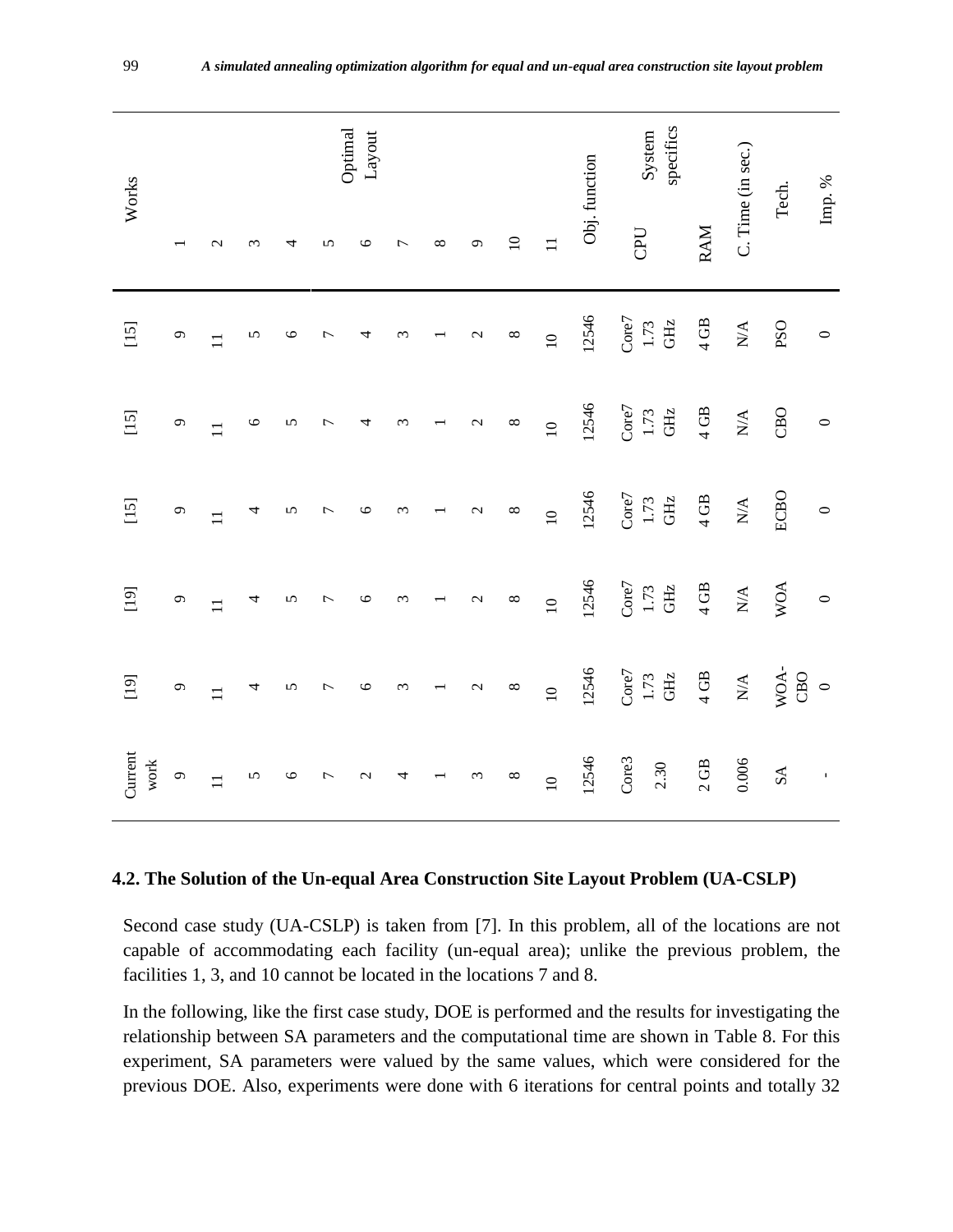points in order to investigate the relationship between each SA parameters and the computational time. Also, at the experiments of UA-CSLP, the relation between SA parameters and the solution quality were not investigated, because most of the experiment points reached the optimal solution.

|                | ANOVA for Response Surface Quadratic model |              |                |        |          |                 |  |  |  |  |  |  |
|----------------|--------------------------------------------|--------------|----------------|--------|----------|-----------------|--|--|--|--|--|--|
| Source         | Sum of<br>Squares                          | df           | Mean<br>Square | FValue | p-value  | significant     |  |  |  |  |  |  |
| Model          | 128.10                                     | 20           | 6.41           | 27.95  | < 0.0001 | <b>YES</b>      |  |  |  |  |  |  |
| $A-T_{max}$    | 3.85                                       | $\mathbf{1}$ | 3.85           | 16.80  | 0.0018   | <b>YES</b>      |  |  |  |  |  |  |
| $B-T_{min}$    | 5.11                                       | $\mathbf{1}$ | 5.11           | 22.31  | 0.0006   | <b>YES</b>      |  |  |  |  |  |  |
| $C-L$          | 5.85                                       | $\mathbf{1}$ | 5.85           | 25.51  | 0.0004   | <b>YES</b>      |  |  |  |  |  |  |
| $D-\alpha$     | 30.77                                      | $\mathbf{1}$ | 30.77          | 134.25 | < 0.0001 | <b>YES</b>      |  |  |  |  |  |  |
| $E-m$          | 35.56                                      | $\mathbf{1}$ | 35.56          | 155.16 | < 0.0001 | <b>YES</b>      |  |  |  |  |  |  |
| AB             | 2.05                                       | $\mathbf{1}$ | 2.05           | 8.96   | 0.0122   | <b>YES</b>      |  |  |  |  |  |  |
| AC             | 0.76                                       | $\mathbf{1}$ | 0.76           | 3.32   | 0.0957   | NO              |  |  |  |  |  |  |
| <b>AD</b>      | 1.05                                       | $\mathbf{1}$ | 1.05           | 4.59   | 0.0553   | NO              |  |  |  |  |  |  |
| AE             | 1.20                                       | $\mathbf{1}$ | 1.20           | 5.24   | 0.0428   | <b>YES</b>      |  |  |  |  |  |  |
| <b>BC</b>      | 0.13                                       | $\mathbf{1}$ | 0.13           | 0.57   | 0.4660   | NO              |  |  |  |  |  |  |
| <b>BD</b>      | 1.79                                       | 1            | 1.79           | 7.81   | 0.0174   | <b>YES</b>      |  |  |  |  |  |  |
| BE             | 2.93                                       | $\mathbf{1}$ | 2.93           | 12.79  | 0.0043   | <b>YES</b>      |  |  |  |  |  |  |
| CD             | 3.29                                       | $\mathbf{1}$ | 3.29           | 14.35  | 0.0030   | <b>YES</b>      |  |  |  |  |  |  |
| CE             | 4.25                                       | $\mathbf{1}$ | 4.25           | 18.56  | 0.0012   | <b>YES</b>      |  |  |  |  |  |  |
| DE             | 19.69                                      | $\mathbf{1}$ | 19.69          | 85.90  | < 0.0001 | <b>YES</b>      |  |  |  |  |  |  |
| $A^2$          | 0.13                                       | $\mathbf{1}$ | 0.13           | 0.55   | 0.4719   | NO              |  |  |  |  |  |  |
| B <sup>2</sup> | 0.050                                      | 1            | 0.050          | 0.22   | 0.6504   | NO              |  |  |  |  |  |  |
| C <sup>2</sup> | 0.019                                      | 1            | 0.019          | 0.084  | 0.7776   | NO              |  |  |  |  |  |  |
| $D^2$          | 1.43                                       | $\mathbf{1}$ | 1.43           | 6.24   | 0.0296   | <b>YES</b>      |  |  |  |  |  |  |
| $E^2$          | 0.79                                       | $\mathbf{1}$ | 0.79           | 3.45   | 0.0901   | NO              |  |  |  |  |  |  |
| Residual       | 2.52                                       | 11           | 0.23           |        |          |                 |  |  |  |  |  |  |
| Lack of Fit    | 1.73                                       | 6            | 0.29           | 1.83   | 0.2610   | not significant |  |  |  |  |  |  |
| Pure Error     | 0.79                                       | 5            | 0.16           |        |          |                 |  |  |  |  |  |  |
| Cor Total      | 130.62                                     | 31           |                |        |          |                 |  |  |  |  |  |  |

**Table 8. Statistical analysis for investigating the relation between SA parameters and the computational time (UA-CSLP case study).**

As it is clear from Table 8, all parameters of SA are significant, so that  $\alpha$  and  $m$  are significant strongly at the 0.05 level. So, we can see from Table 9 that most of the dual compositions are distinguished significant. Also, the significance of the other dual compositions is shown. From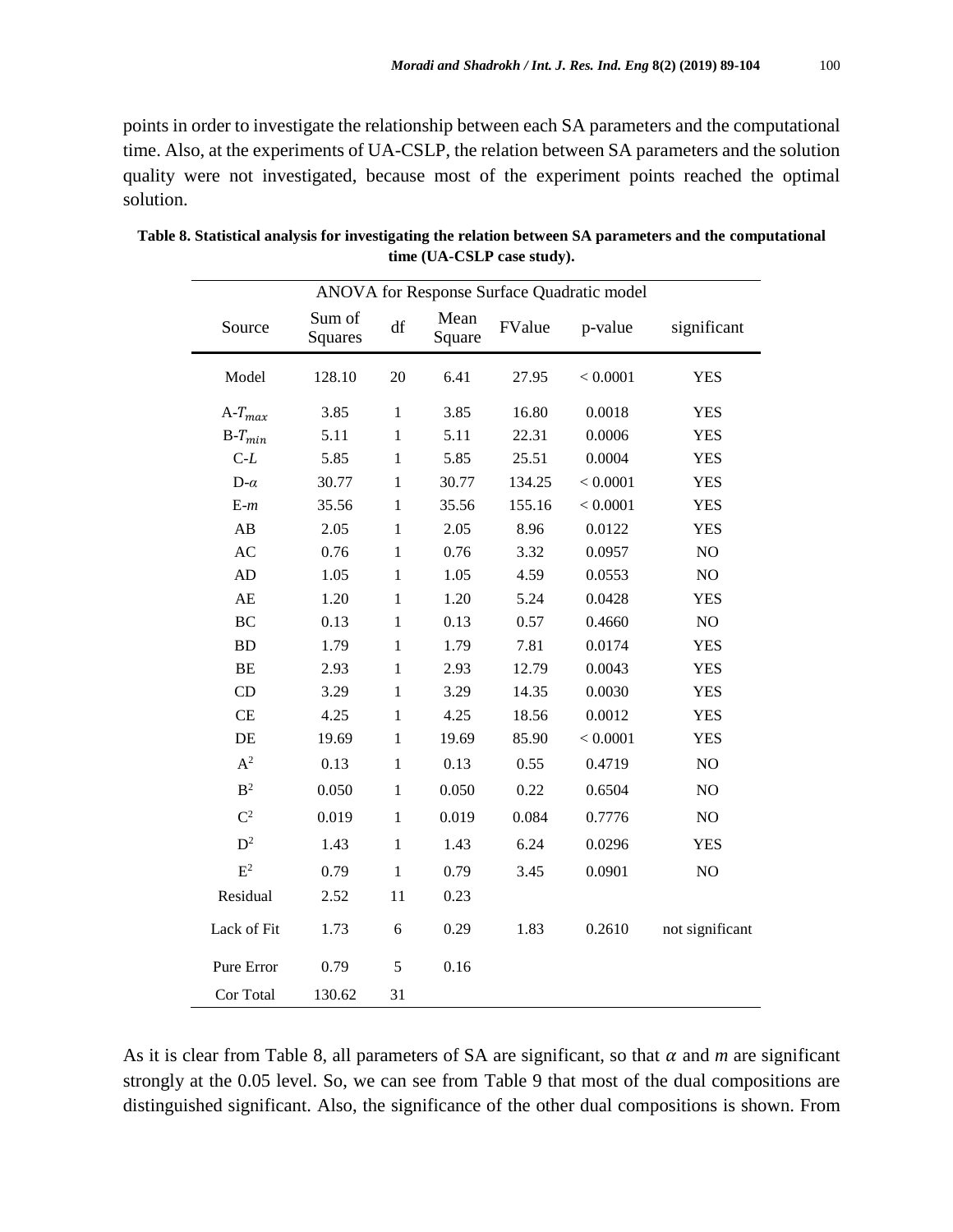Table 8, we can say that the lack of fit of the model is insignificant, so the quadratic model fits correctly and the results are valid. By the help of DOE, the optimal values of the parameters of SA are obtained, as it is shown in Table 9. These optimal values minimize the computational time of UA-CSLP case study.

| Parameter | Optimal value by DOE |
|-----------|----------------------|
| $T_{max}$ | 15                   |
| $T_{min}$ | 0.08                 |
| L         | 7                    |
| $\alpha$  | 0.94                 |
| M         | 3                    |

**Table 9. Optimal values for minimization of the computational time of UA-CSLP case study.**

Thus, by the optimal values of SA parameters, UA-CSLP case study has been solved by the proposed algorithm as it is shown in Table 10, and also the comparison of the results with the other papers is shown. For UA-CSLP, our proposed algorithm reached the better objective function value than the first algorithm, and also the proposed SA was as efficient as GA, ACO-PA, WOA, and WOA-CBO which has been proposed by other papers of the solution of UA-CSLP example. Also, to our best knowledge, the proposed SA is the fastest algorithm of the solution of the EA-CSLP and UA-CSLP case studies according to the data from the literature.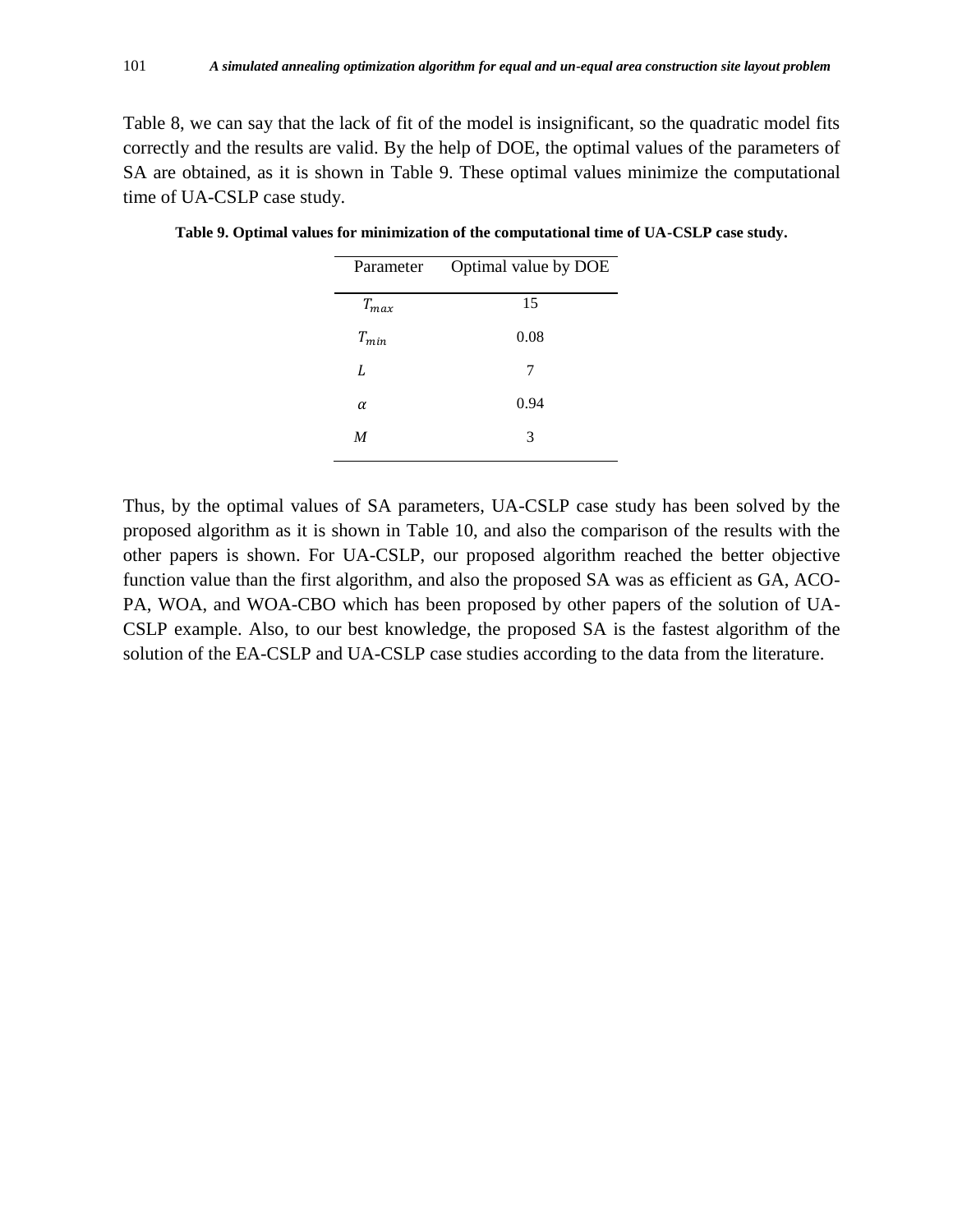| Works           | Optimal Layout                                                                                                                                  | System specific<br>Function<br>Obj. | C. time (sec.)<br>Tech.                                                            | Imp.<br>$\%$ |
|-----------------|-------------------------------------------------------------------------------------------------------------------------------------------------|-------------------------------------|------------------------------------------------------------------------------------|--------------|
| $\Box$          | $\overline{10}$<br>$\equiv$<br>$\begin{array}{ccccc}\n0 & \rightarrow & \sim & \end{array}$<br>$\infty$ m $-$<br>$\circ$<br>5<br>$\overline{4}$ | 15160<br>$\mathbf{N}\mathbf{A}$     | $\mathop{\mathrm{N}}\nolimits$<br>$\mathop{\rm NA}\nolimits$<br>$\mathbb{G}\Delta$ | 16.84        |
| $[19]$          | $\overline{10}$<br>$\Box$<br>$\infty$ $\infty$ $\sim$ $   \sim$ $\sim$<br>$\sim$<br>$\circ$<br>$\sigma$                                         | 12606<br>Core7<br>1.73              | <b>WOA</b><br>$4$ GB<br>$\mathbf{N}/\mathbf{A}$                                    | $\circ$      |
| $[19]$          | $\overline{10}$<br>$\Box$<br><b>5683748</b><br>$\mathbf{\hat{c}}$                                                                               | 12606<br>Core7<br>1.73              | WOA-<br>$4$ GB<br>CBO<br>$\mathop{\rm N}\nolimits\!mathop{\rm A}\nolimits$         | $\circ$      |
| $[14]$          | $\overline{10}$<br>$\mathbf{1}$<br>$M \sim -4$<br>$\sim$<br>$\sigma$<br>$\circ$<br>$\sqrt{2}$                                                   | 12606<br>Core2<br>2.66              | ACO-PA<br>4GB<br>1.15                                                              | $\circ$      |
| Current<br>Work | $\overline{10}$<br>$\equiv$<br>4<br>$\sim$<br>$\sigma$ $\sigma$<br>$\sqrt{2}$<br>$\omega \sim -$                                                | 12606<br>Core3<br>2.30              | 2GB<br>0.21<br>${\rm SA}$                                                          | $\mathbf{I}$ |

**Table 10. A comparison between the results of the current work and previous papers in UA-CSLP case study.**

At the end of this section, the comparison between the proposed SA and the totally stochastic algorithm is shown in Figure 3. By Figure 3, we could see that the stochastic algorithm, which searches the solution space randomly, even cannot get closer to the optimal solution accidentally, so this figure shows the artificial intelligence of the proposed SA.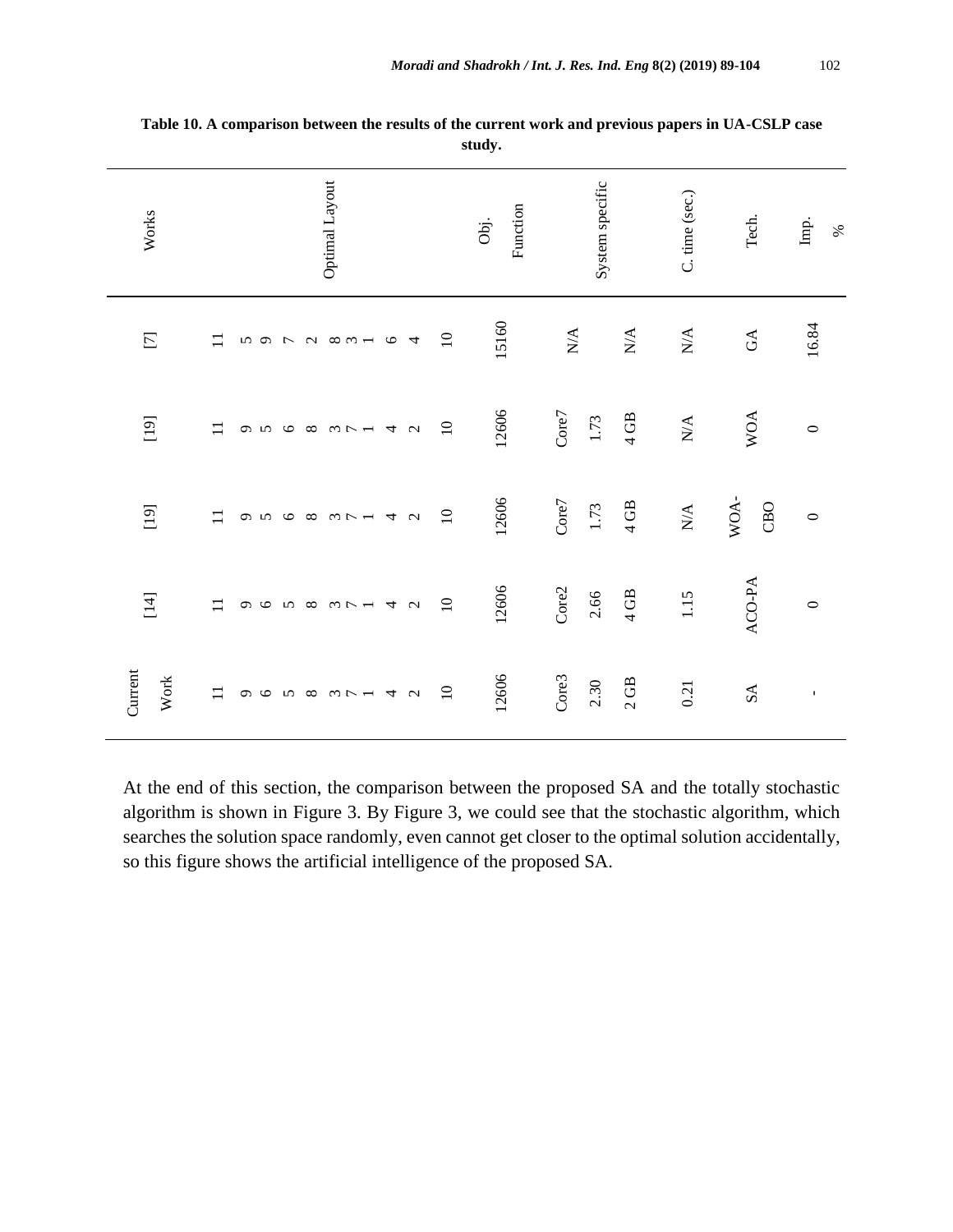

**Figure 3. Comparison of convergence of SA with the totally stochastic algorithm of UA-CSLP case study (vertical axis: objective function value, horizontal axis: iterations).**

#### **5. Conclusions**

In this paper, we solved two case studies namely EA-CSLP and UA-CSLP in the literature related to CSLP. After executing DOE, optimal values of SA parameters were obtained and then the results of the solution of the case studies were compared with the other algorithms proposed by other researchers. The comparisons showed the efficiency of the proposed algorithm of the discrete CSLP examples, also SA was as capable as other meta-heuristics of solving the combinatorial optimization problems like CSLP problem, while the hardware properties and computational times were compared because in this paper CSLP was formulated by QAP. Furthermore, the experiments showed the relationship between each parameter and the performance of the algorithm, for example, the parameters  $T_{max}$ , L,  $\alpha$  and  $m$ , were significant at both example, especially  $\alpha$  and m were distinguished significant, so that they had impact on the computational time significantly. Finally, the history of convergence of the proposed SA showed the high speed of reaching to the optimal solution, also the artificial intelligence of the proposed SA to reach the best solution, while it was executed by the system with the low RAM and not strong CPU. For future studies, it is recommended to solve the other case studies of CSLP like continues examples by the proposed SA. Also, the efficiency of the proposed algorithm can be assessed by solving the dynamic time (DCSLP) problems which are more complicated and comparisons will be better in these cases.

# **References**

- Liao, T. W., Egbelu, P. J., Sarker, B. R., & Leu, S. S. (2011). Metaheuristics for project and construction management–A state-of-the-art review. *Automation in construction*, *20*(5), 491-505.
- [2] Li, H., & Love, P. E. (2000). Genetic search for solving construction site-level unequal-area facility layout problems. *Automation in construction*, *9*(2), 217-226.